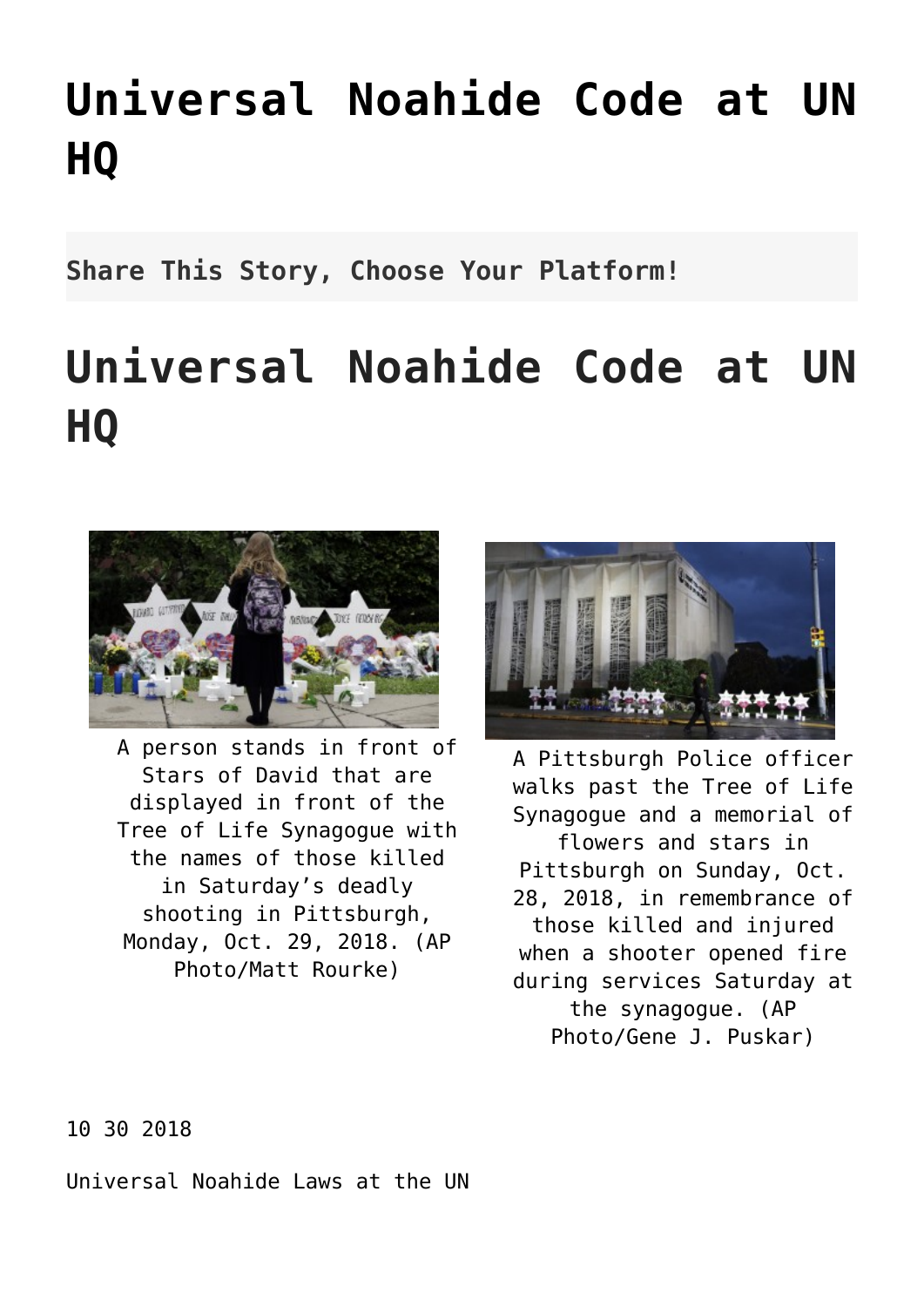One man had a dream once, that his children will one day live in a nation where they will not be judged by the color of their skin, but by the content of their character. This dream was born out of the ashes of a crumbling belief that one man was worth more than another. This misguided idea, that a free man was still subject to the will of his former masters, was and still is a microcosm of a problem that is facing the world today.

The prejudice, bigotry, violence and wickedness that infects every nation is the result of a lawlessness born out of our tendency to forget our past. The nations of our planet face daily battles between people whose only real fault is ignorance of the laws given to mankind since the time of Adam. These forgotten laws are known as the Universal Noahide Laws and are ostensibly a paragon of ethical behavior meant to guide mankind to perfection through good deeds and to propagate knowledge and understanding of the Divine.

It should be the dream of all people that our children should not only live in a nation where they will not be judged by the color of their skin, religion or social status, but that they should live in a nation that adopts these Universal Laws as the foundation of the existence of that nation.

In 1945, the United Nations was established to promote international co-operation as well as to create and maintain international order. The original 51 member states began with a vision that all nations, great and small, would benefit from a conglomerate of working together in their efforts to foster social and economic development, provide humanitarian aid, promote human rights and maintain peace between all nations. Today, over 190 countries have joined this international body in hopes that the infrastructure of peace lies within.

One of the principal organs of the UN is the Economic and Social Council, or ECOSOC. This 54 member council serves as a forum for discussing international economic and social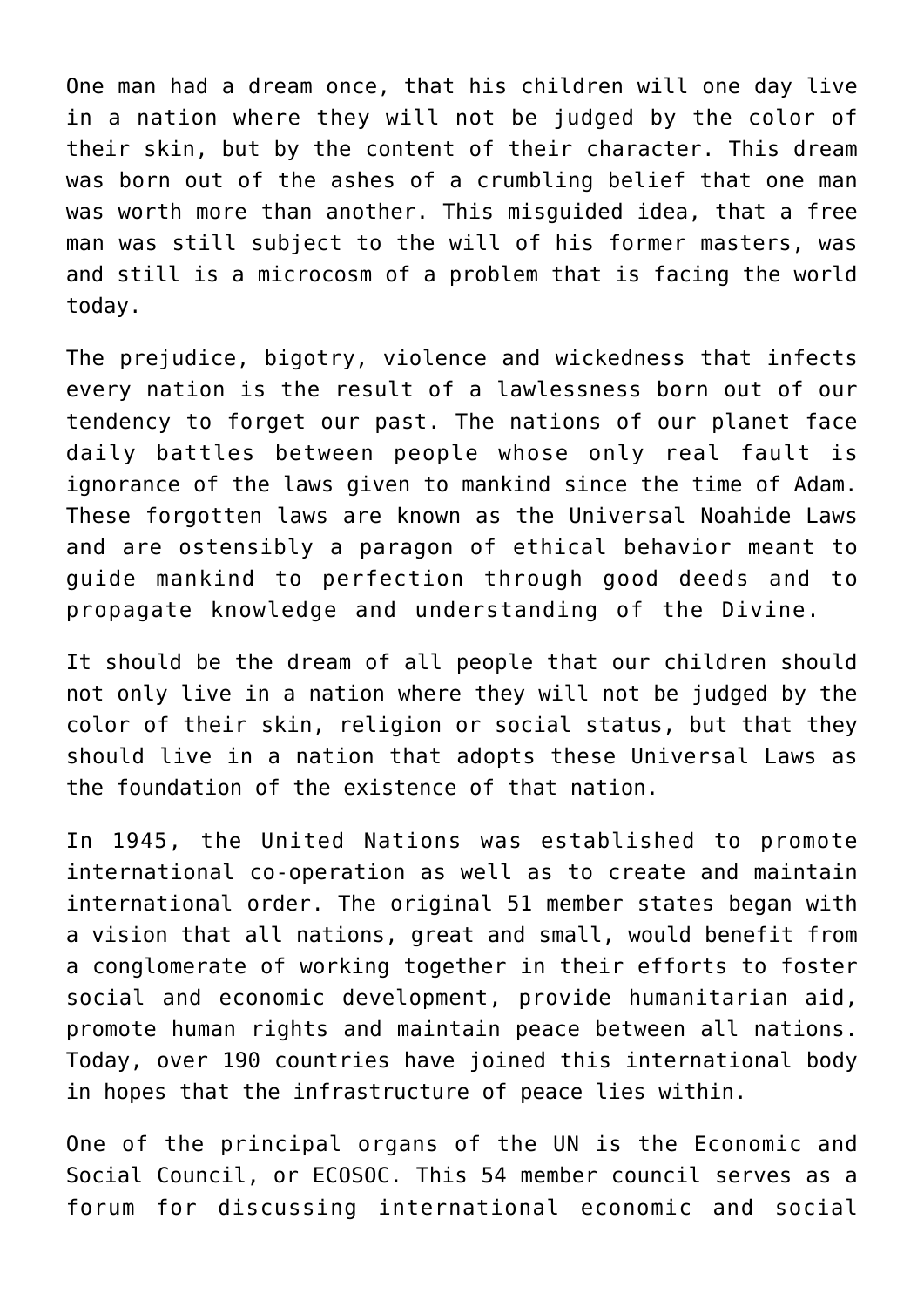concerns, as well as delivering recommendations regarding policy to be addressed to the entire UN body. ECOSOC deliberates with many non-governmental organizations , or NGO's, that participate in the day to day activities of the UN. The Institute of Noahide Code-UN is an accredited NGO with consultative status promoting peace through the values set in place by the seven Universal Laws. These laws are the Key to opening up a dialog between people of all nations, regardless of creed, religion or social class. They represent the common bond of all people across the globe, the backbone of peace. These laws are the framework for building a bright future for our children.

The foundation for establishing these Universal Laws at the UN is already in place due to the tireless efforts of Rav Yakov D. Cohen, executive director of the Institute of Noahide Law. As our generation witnesses the moral decay of the society around us, like what the world recently witnessed in Pittsburgh, Pennsylvania, it becomes a moral issue whether or not to become proactive in stopping this burning hate that is festering in regions all over the world. We are beginning to forget the lessons that we learned from the Holocaust, which included the greatest lesson, that even discrimination against one group of people will result in the unraveling of the fabric of our entire society.

If we forget those lessons, if we forget our past, if we forget the Universal Laws, then our dreams of a utopia world for our children will fade away and be forgotten. These lessons, laws and future go hand in hand. In order to make peace between all nations, then all nations must realize that it is time to stop dreaming and embrace our reality. All of our lives depend on the choices we make from moment to moment. Each new moment provides us opportunities to change who we are. Now is the time to make the Universal Noahide Laws a priority.

When enough people recognize the importance of the Universal